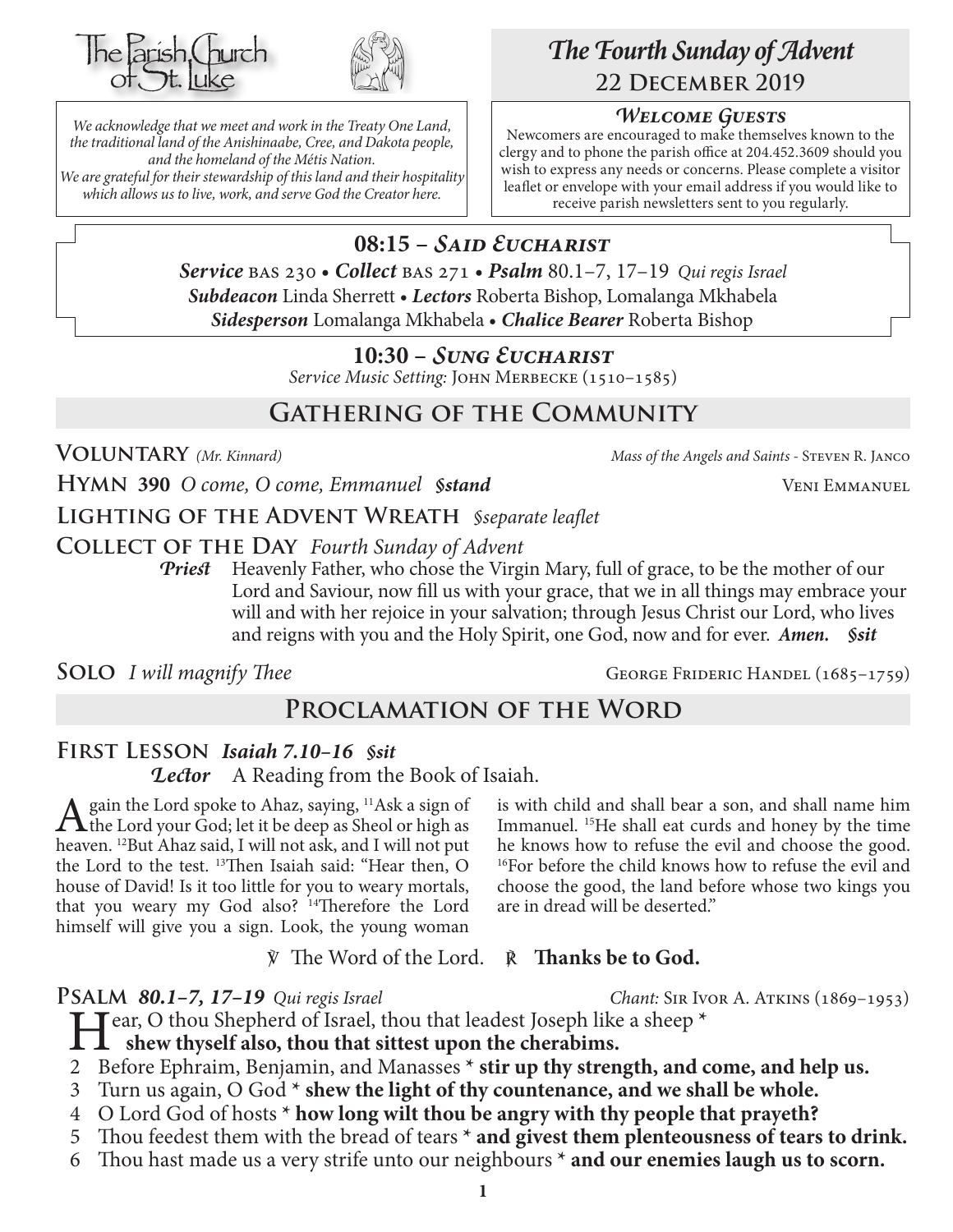- 7 Turn us again, thou God of hosts **\* shew the light of thy countenance, and we shall be whole.**
- 17 Let thy hand be upon the man of thy right hand **\* and upon the son of man,**
	- **whom thou madest so strong for thine own self.**
- 18 And so will not we go back from thee **\* O let us live, and we shall call upon thy Name.**
- 19 Turn us again, O Lord God of hosts **\* shew the light of thy countenance, and we shall be whole.**

☩**Glory be to the Father, and to the Son, and to the Holy Ghost; As it was in the beginning, is now and ever shall be: world without end. Amen.**

#### **Second Lesson** *Romans 1.1–7*

*Lector* A Reading from the Letter of Paul to the Romans.

Paul, a servant of Jesus Christ, called to be an apostle, set apart for the gospel of God, 2 which he promised beforehand through his prophets in the holy scriptures, 3 the gospel concerning his Son, who was descended from David according to the flesh <sup>4</sup>and was declared to be Son of God with power according to the spirit of holiness by resurrection from the dead, Jesus Christ

our Lord, <sup>5</sup>through whom we have received grace and apostleship to bring about the obedience of faith among all the Gentiles for the sake of his name, <sup>6</sup>including yourselves who are called to belong to Jesus Christ, 7 To all God's beloved in Rome, who are called to be saints: Grace to you and peace from God our Father and the Lord Jesus Christ.

℣ The Word of the Lord. ℟ **Thanks be to God.**

**GRADUAL HYMN 494** *Sing of Mary, pure and lowly Sstand* ABBOT's LEIGH (HB 88)

**Gospel** *St. Matthew 1.18–25 §face the Gospel Gospeler* The Lord be with you. *People* **And with thy spirit.**

> ☩☩☩The Holy Gospel of our Lord Jesus Christ according to St. Matthew. **Glory be to thee, O Lord.**

Now the birth of Jesus the Messiah took place in this<br>Wway. When his mother Mary had been engaged to<br>Jesseth hy hefore thay lived together she was found Joseph, but before they lived together, she was found to be with child from the Holy Spirit. 19Her husband Joseph, being a righteous man and unwilling to expose her to public disgrace, planned to dismiss her quietly. 20But just when he had resolved to do this, an angel of the Lord appeared to him in a dream and said, "Joseph, son of David, do not be afraid to take Mary as your wife, for the child conceived in her is from the Holy Spirit. <sup>21</sup>She

will bear a son, and you are to name him Jesus, for he will save his people from their sins." <sup>22</sup>All this took place to fulfil what had been spoken by the Lord through the prophet: 23"Look, the virgin shall conceive and bear a son, and they shall name him Emmanuel," which means, "God is with us." 24When Joseph awoke from sleep, he did as the angel of the Lord commanded him; he took her as his wife, <sup>25</sup>but had no marital relations with her until she had borne a son; and he named him Jesus.

℣ The Gospel of Christ. ℟ **Praise be to thee, O Christ.**

#### **Homily** *§sit*

**Nicene Creed** *§stand*

*All* **I believe in one God, the Father almighty, maker of heaven and earth, and of all things visible and invisible; And in one Lord Jesus Christ, the onlybegotten Son of God, begotten of the Father before all worlds, God, of God; Light, of Light; very God, of very God; begotten, not made; being of one substance with the Father; through whom all things were made: who for us and for our salvation came down from heaven, and was incarnate by the Holy Ghost of the Virgin Mary, and was made man, and was crucified also for us under Pontius Pilate. He suffered and was buried, and the third**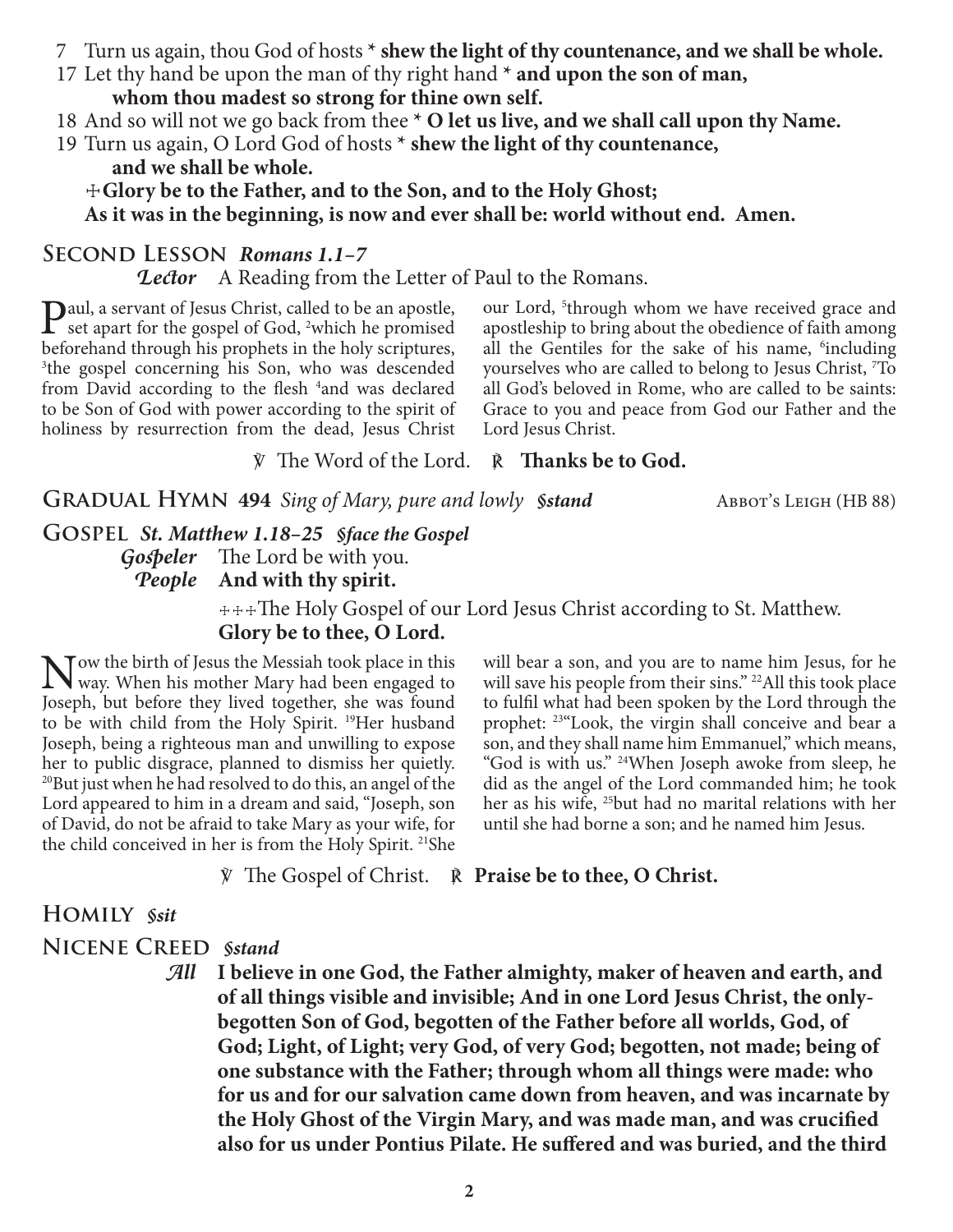**day he rose again according to the scriptures, and ascended into heaven, and sitteth on the right hand of the Father. And he shall come again with glory to judge both the quick and the dead: whose kingdom shall have no end. And I believe in the Holy Ghost, the Lord, the giver of life, who proceedeth from the Father and the Son, who with the Father and the Son together is worshipped and glorified, who spake by the prophets. And I believe one, holy, catholic, and apostolic Church. I acknowledge one baptism for the remission of sins.**  $\pm$ **And I look for the resurrection of the dead, and the life of the world to come. Amen.**

## **Prayers of the People** *§stand, sit, or kneel*

## **Confession and Absolution**

- *Priest* Let us humbly confess our sins to almighty God.
- *People* **Almighty God, Father of our Lord Jesus Christ, Maker of all things and judge of all people: We acknowledge and confess our manifold sins and wickedness, Which we from time to time most grievously have committed, By thought, word and deed, Against thy divine majesty. We do earnestly repent, and are heartily sorry for these our misdoings. Have mercy upon us, most merciful Father; For thy Son our Lord Jesus Christ's sake, Forgive us all that is past; And grant that we may ever hereafter Serve and please thee In newness of life, To the honour and glory of thy name; Through Jesus Christ our Lord. Amen.**
- *Priest* Almighty God, our heavenly Father, who of his great mercy hath promised forgiveness of sins to all them that with hearty repentance and true faith turn unto him:  $\pm$  have mercy upon you; pardon and deliver you from all your sins; confirm and strengthen you in all goodness; and bring you to everlasting life; through Jesus Christ our Lord.
	- *All* **Amen.**

## **The Peace** *§stand*

*Priest* The peace of the Lord be always with you. *All* **And with thy spirit.**

# **Celebration of the Eucharist**

## **OFFERTORY HYMN 398** *Jesus came, the heavens adoring* TANTUM ERGO

## **Offertory Sentence** *§remain standing*

*Priest* All things come of thee, O Lord.

*People* **And of thine own have we given thee.**

## **Prayer over the Gifts**

*Priest* Gracious God, by the power of the Spirit who sanctified the mother of your Son, make holy all we offer you this day. We ask this in the name of Jesus Christ the Lord. *Amen.*

**Great Thanksgiving** *Eucharistic Prayer A - Proper Preface of Advent*

*Priest* The Lord be with you.

*People* **And with thy spirit.**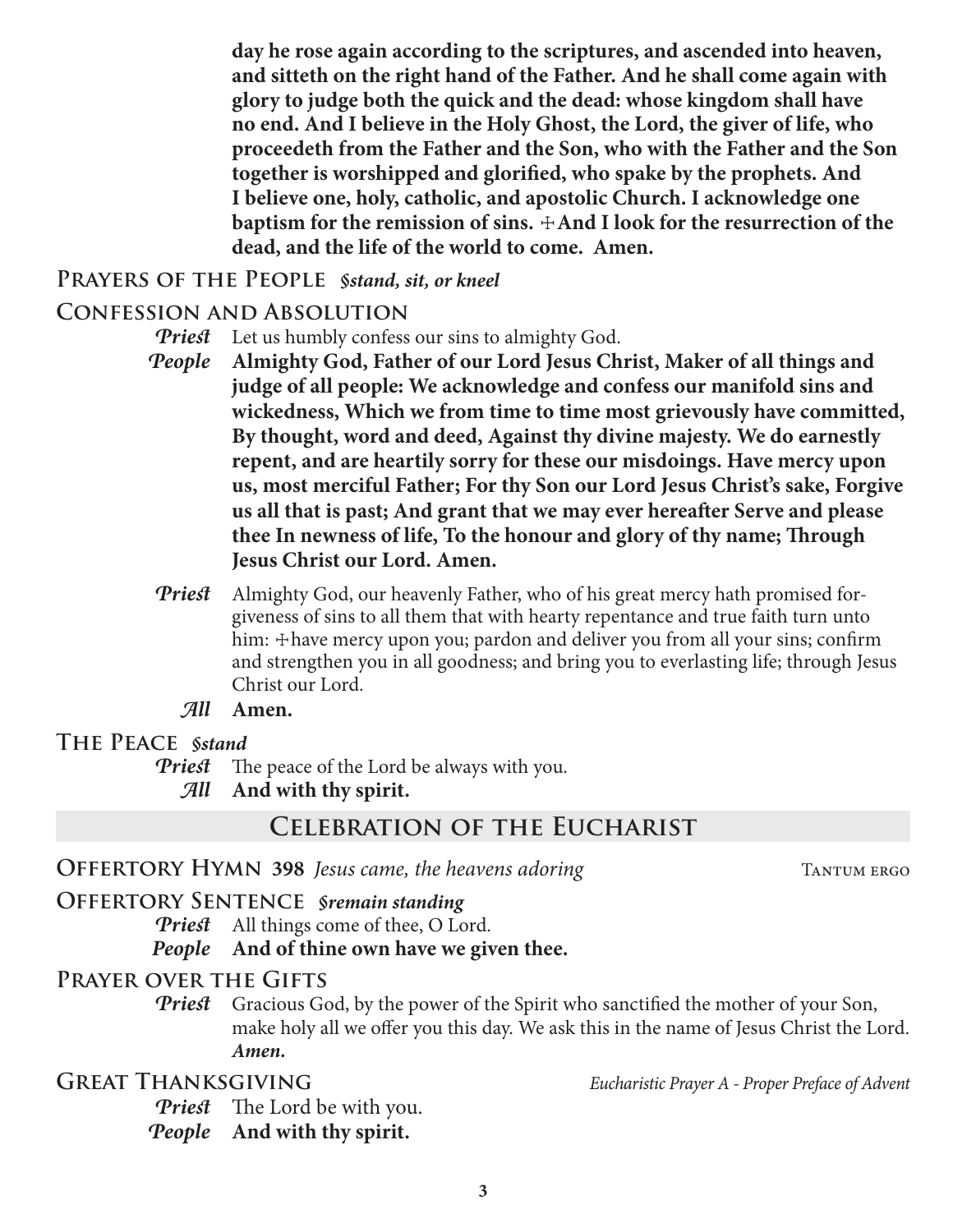Lift up your hearts. **We lift them up unto the Lord.** Let us give thanks unto our Lord God.

## **It is meet and right so to do.**

*Priest* It is very meet, right, and our bounden duty, that we should at all times, and in all places, give thanks unto thee, O Lord, holy Father, almighty, everlasting God, creator and preserver of all things. Through Jesus Christ our Lord, who in the fullness of time came among us in our flesh and opened to us the way of salvation. Now we watch for the day when he will come again in power and great triumph to judge this world; that we, without shame or fear, may rejoice to behold his appearing. Therefore with angels and archangels, and with all the company of heaven, we laud and magnify thy glorious name; evermore praising thee and saying: **SANCTUS, BENEDICTUS** MERBECKE

- *All* **Holy, holy, holy, Lord God of Hosts, heaven and earth are full of thy glory. Glory be to thee, O Lord most high.** ☩**Blessed is he that cometh in the name of the Lord: Hosanna in the highest.** *§kneel or sit*
- *Priest* Blessing and glory and thanksgiving be unto thee, almighty God, our heavenly Father, who of thy tender mercy didst give thine only Son Jesus Christ to take our nature upon him, and to suffer death upon the cross for our redemption; who made there, by his one oblation of himself once offered, a full, perfect, and sufficient sacrifice, oblation, and satisfaction, for the sins of the whole world; and did institute, and in his holy Gospel command us to continue, a perpetual memorial of that his precious death, until his coming again. Hear us, O merciful Father, we most humbly beseech thee; and grant that we receiving these thy creatures of bread and wine, according to thy Son our Saviour Jesus Christ's holy institution, in remembrance of his death and passion, may be partakers of his most blessed body and blood; who, in the same night that he was betrayed, took bread; and, when he had given thanks, he brake it; and gave it to his disciples, saying, "Take, eat; this is my body which is given for you: Do this in remembrance of me." Likewise after supper he took the cup; and when he had given thanks, he gave it to them, saying, "Drink ye all, of this; for this is my blood of the new covenant, which is shed for you and for many for the remission of sins: Do this, as oft as ye shall drink it, in remembrance of me." Wherefore, O Father, Lord of heaven and earth, we thy humble servants, with all thy holy Church, remembering the precious death of thy beloved Son, his mighty resurrection, and glorious ascension, and looking for his coming again in glory, do make before thee, in this sacrament of the holy bread of eternal life and the cup of everlasting salvation, the memorial which he hath commanded:

## *All* **We praise thee, we bless thee, we thank thee, and we pray to thee, Lord our God.**

 And we entirely desire thy fatherly goodness mercifully to accept this our sacrifice of praise and thanksgiving, most humbly beseeching thee to grant, that by the merits and death of thy Son Jesus Christ, and through faith in his blood, we and all thy whole Church may obtain remission of our sins, and all other benefits of his passion; And we pray that by the power of thy Holy Spirit, all we who are partakers of this holy communion may be fulfilled with thy grace and heavenly benediction; through Jesus Christ our Lord, by whom and with whom, in the unity of the Holy Spirit, all honour and glory be unto thee, O Father Almighty, world without end. *Amen.*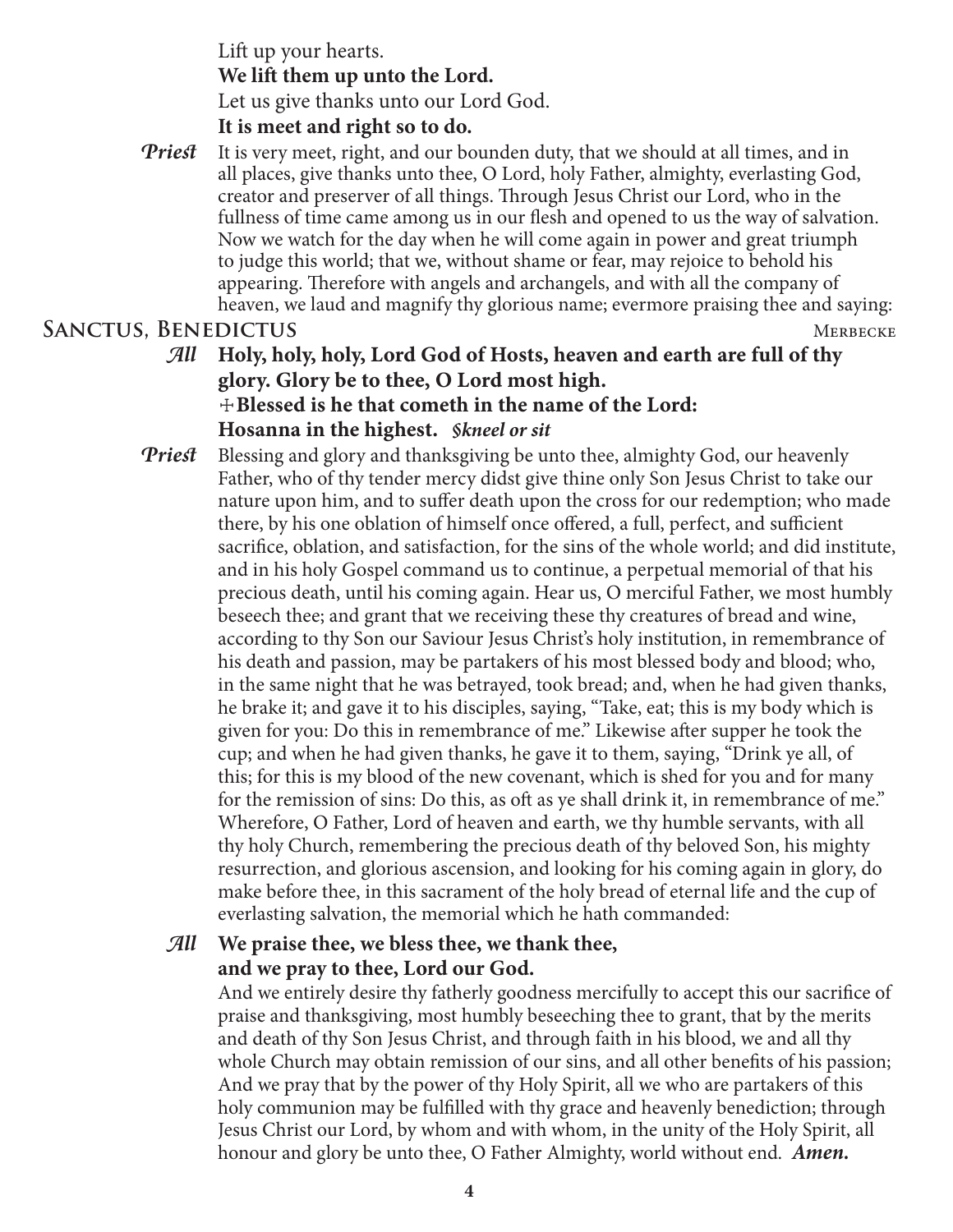## **Lord's Prayer**

- *Priest* And now, as our Saviour Christ hath taught us, we are bold to say:
	- *All* **Our Father, who art in heaven, hallowed be thy name, thy kingdom come, thy will be done, on earth as it is in heaven. Give us this day our daily bread. And forgive us our trespasses, as we forgive those who trespass against us. And lead us not into temptation, but deliver us from evil. For thine is the kingdom, the power, and the glory, for ever and ever. Amen.**

## **Breaking of the Bread**

*All* **We do not presume to come to this thy table, O merciful Lord, trusting in our own righteousness, but in thy manifold and great mercies. We are not worthy so much as to gather up the crumbs under thy table. But thou art the same Lord, whose property is always to have mercy: grant us therefore, gracious Lord, so to eat the flesh of thy dear Son Jesus Christ, and to drink his blood, that we may evermore dwell in him, and he in us. Amen.**

**Fraction Anthem** *Agnus Dei* from *Missa Brevis in D Major* Walter MacNutt (1910–1996)

#### **Invitation**

*Priest* The gifts of God for the People of God. *People* **Thanks be to God.**

# **The Communion**

*During the administration of Communion and the Ablutions, the choir will sing:* HYMN *Come thou, redeemer of the earth* PUER NOBIS NASCITUR Anthem *Bethlehem Down* Peter Warlock (1894–1930)

## **Prayer after Communion** *§stand*

*Priest* Faithful God, in this sacrament we receive the promise of salvation. May we, like the Virgin Mary, be obedient to your will. We ask this in the name of Jesus Christ the Lord. *Amen.*

## **Doxology**

*Priest* Glory to God

*All* **whose power, working in us, can do infinitely more than we can ask or imagine. Glory to God from generation to generation, in the Church and in Christ Jesus, for ever and ever. Amen.**

## **Blessing**

*Priest* The peace of God, which passeth all understanding, keep your hearts and minds in the knowledge and love of God, and of his Son Jesus Christ our Lord:  $\pm$ And the blessing of God almighty, the Father, the Son, and the Holy Spirit be amongst you and remain with you always. *Amen.*

## **Announcements** *§sit*

**HYMN** 278 *Thy kingdom come on bended knee §stand* IRISH

## **Dismissal**

**Leader** Go in peace to love and serve the Lord. *People* **Thanks be to God.**

**Voluntary** *(Mr. Kinnard) Tempo di Minuetto -* Alexandre Guilmant (1837–1911)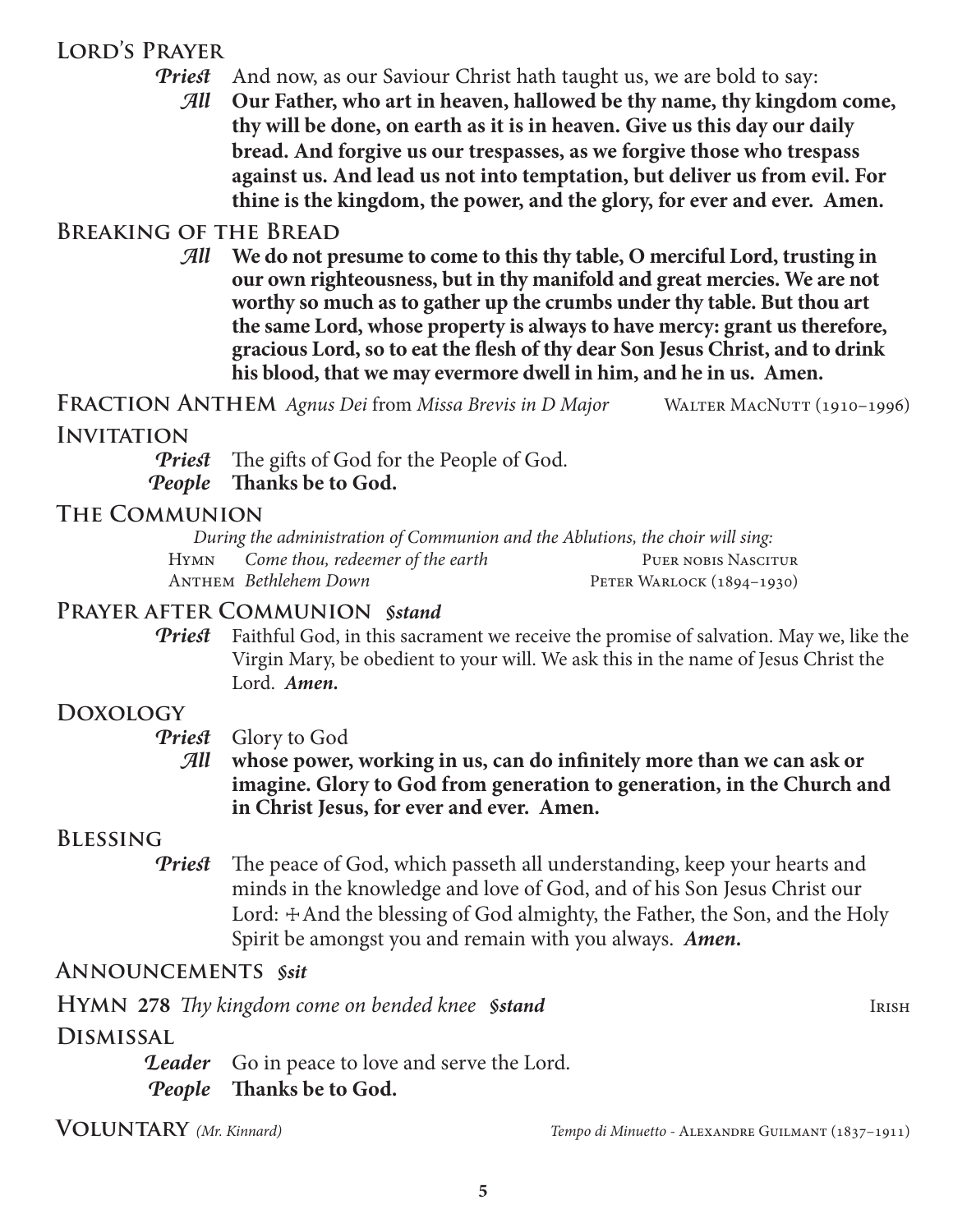# *You are cordially invited to the parish hall for refreshments and fellowship following the service.*

**St. Luke's is a scent-free space.**

**Please be aware that scents may cause allergic/asthmatic reactions in some of our congregants.**

**In order not to spoil the service for other members of the congregation, please silence electronic devices such as cellphones.**

**St. Luke's private Wi-Fi guest network - User ID:** *Gloria* **Password:** *inexcelsis*

# **Assisting -**

|                                | Wreath-Lighting The Welbergen/Gandier Family                  |
|--------------------------------|---------------------------------------------------------------|
|                                | Lectors Colin Briggs, Richard Ryland                          |
|                                | Chalice Bearers Barbara Calder, Vera Rosolowich               |
|                                | <b>Sidespersons</b> Katie and Len Clace                       |
|                                | Subdeacon Sheila Welbergen                                    |
|                                | Crucifer Don Seaton                                           |
|                                | <b>Acolytes</b> Arnold Goetz, Alvin Morris                    |
| <b>Intercessor</b> David Ellis |                                                               |
|                                | <b>Oblationers</b> David Owen Lucas, Jane Roberts             |
|                                | <b>Counters</b> Kendall Jackson, Jennifer Schmidt             |
|                                | <b>Altar Guild</b> Sara Sakowski                              |
|                                | Children's Program Kendall Jackson, Monica Majur, Rohan Kiska |
| Refreshments Host Katie Clace  | (Proceeds: Coffee Funds)                                      |

# *This afternoon*

**16:00 -** *A Festival of Nine Lessons and Carols*

*Christmas Eve* **18:30 -** *Family Eucharist with Carols* **23:00 -** *Choral Eucharist (Midnight Mass) Christmas Day* **10:30 -** *Said Eucharist with Carols 29 December* **10:30 -** *Parish Sung Eucharist*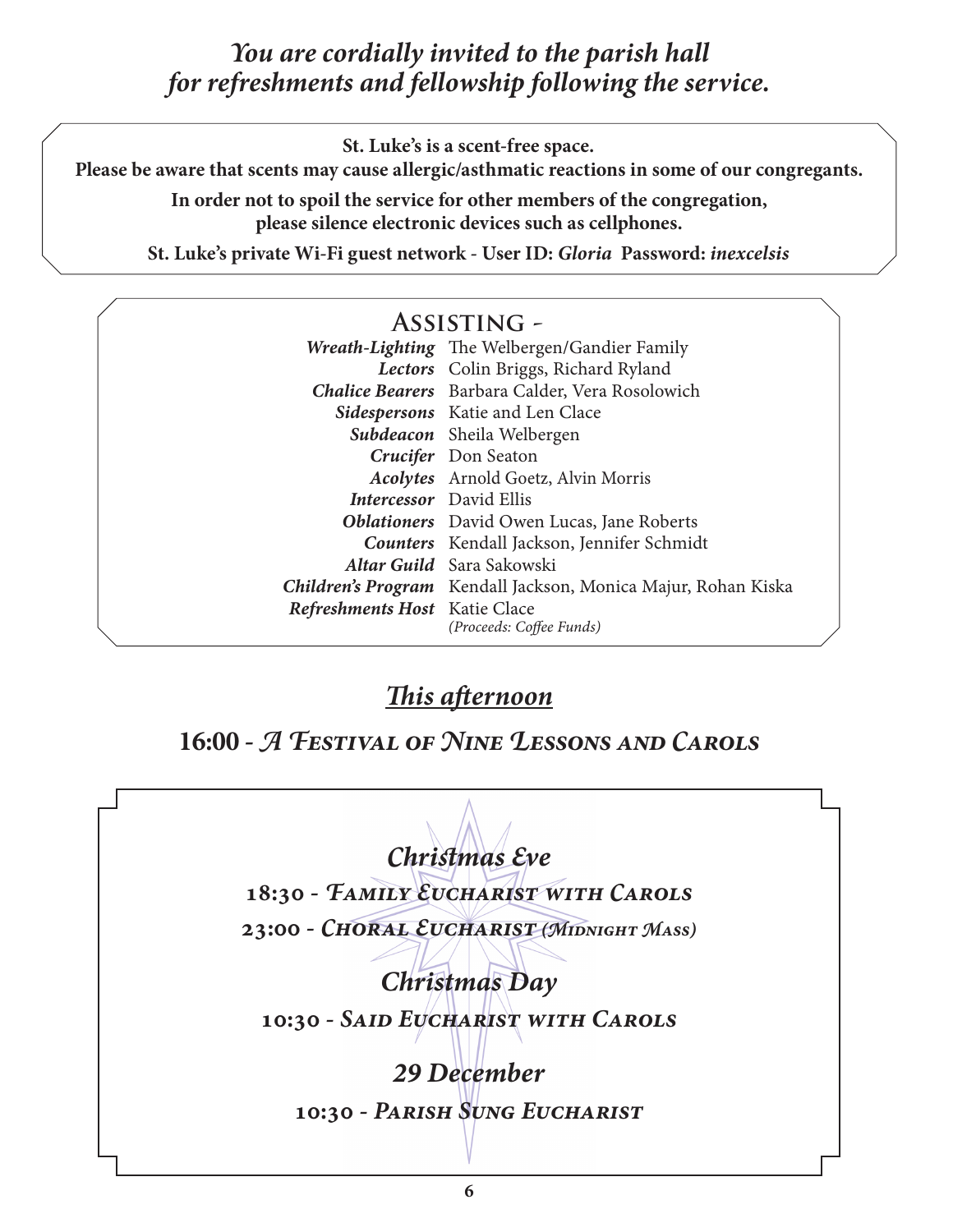If you would like your birth date or anniversary published in the pew leaflet, please contact the parish office.

#### *Happy Birthday*

Michael Krak 23 December Michael Croft 24 December Holly Beard 25 December

Chris Apetagon 25 December Sarah Toderash 27 December Paige Privensal 28 December

## *Please include the following people in your prayers:*

#### **Parishioners:**

Harold Christie, R.I.P., Cathy Jones, Marjorie Sizeland, R.I.P., Paul Hogue, Paul and Beryl Magel, Betty DeJong, Nancy Dunn, Jeff Brown, Bill Brant, Georgie Snead, Orest Rosolowich, Fr. Tom Graham, Ann Croft, Dorothy and John Funnell, Ruth Calvert, Ted. R., Shirley and Neil Almdal, Cecile Chiddenton, John Judge, Carol Perch.

#### **Friends and Family:**

Lar, Marcus, Randy, Simon, Baby York Skirrow, Kayla, Jason, Jim Carr, Alain Carlson, John McCorquodale, Mike Kondracki, David Martin, The Rev. Bob Brownlie, The Rev. Canon John Ezeobi, Jenny Miller, George Peterson, Brenda Calder, Daphne W., Edgar Dirk, Walter Mildren, Ed Miller, George Nelson, Everett Lampman.

## **Notices**

#### *Bible Study…*

has stopped meeting for this year. The 10:00 Tuesday sessions will begin again in January.

#### *Hospitality Drop In*

*Volunteers* are really needed for this parish outreach ministry. Give one to two hours of your time, either weekly, or a couple of times a month to help serve food and hand out toiletries on Tuesday mornings from 07:00 to 09:00. It is a rewarding and heart-warming opportunity to work with and become friends with our guests. Please contact Barbara Calder.

#### *Canadian Church Calendars*

2020 calendars are available for \$10.00 each. *8:15 folk:* contact Roberta Bishop *10:15 folk:* contact Anne Rennie or contact the parish office.

#### *Hospitality Drop-in "Big Breakfast"*

A big **thank you** to everyone who donated to and volunteered at this past Tuesday's "Big Breakfast". *A grand time was had by all!*

*This parish has been blessed by your presence today.*